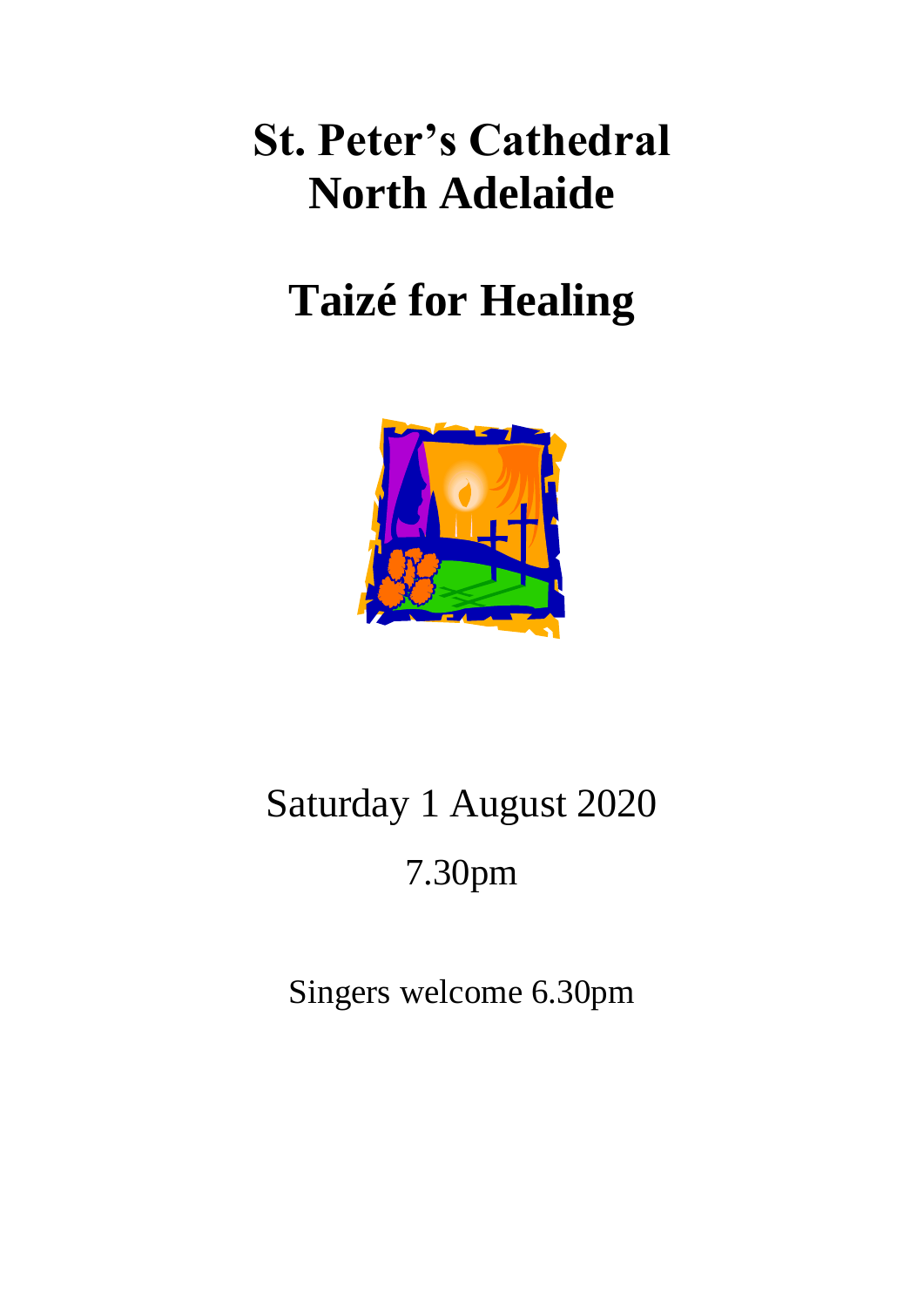Welcome to this service of reflective prayer. The words and songs of this service move in and out of an underlying silence. There will be a period of silence between each section of the service. We remain seated throughout the liturgy in order to maintain a sense of stillness in the midst of the relentless activity of our lives.

Song Stay with us O Lord Jesus Christ Night soon will fall, Then stay with us O Lord Jesus Christ Light in our darkness (Taize Bk1:21)

<https://www.youtube.com/watch?v=7ygxWfRC-J8>

The Lighting of the Candles

- L. Come to us this night O God,
- **R. Come to us with light.**
- L. Speak to us this night O God,
- **R. Speak to us your truth**
- L. Dwell with us this night O God,
- **R. Dwell with us in Love**.

Song I am sure that I shall see the goodness of the Lord in the land of the living, Yes I shall see the goodness of the Lord, hold firm, trust in the Lord. (Taizé Bk.3:20) <https://www.youtube.com/watch?v=pPeiwHhNOGo>

SILENCE

Reading

**Matthew 14:13-21**

**Now when Jesus heard of the death of John the Baptist, he withdrew from there in a boat to a deserted place by himself. But when the crowds heard it, they followed him on foot from the towns. When he went ashore, he saw a great crowd; and he had compassion for them and cured their sick. When it was evening, the disciples came to him and said, "This is a deserted place, and the hour is now late; send the crowds away so that they may go into the villages and buy food for themselves." Jesus said to them, "They need not go away; you give them something to eat." They replied, "We have nothing here but five loaves and two fish." And he said, "Bring them here to me." Then he ordered the crowds to sit down on the grass. Taking the five loaves and the two fish, he looked up to heaven, and blessed and broke the loaves, and gave them to the disciples, and the disciples gave them to the crowds.**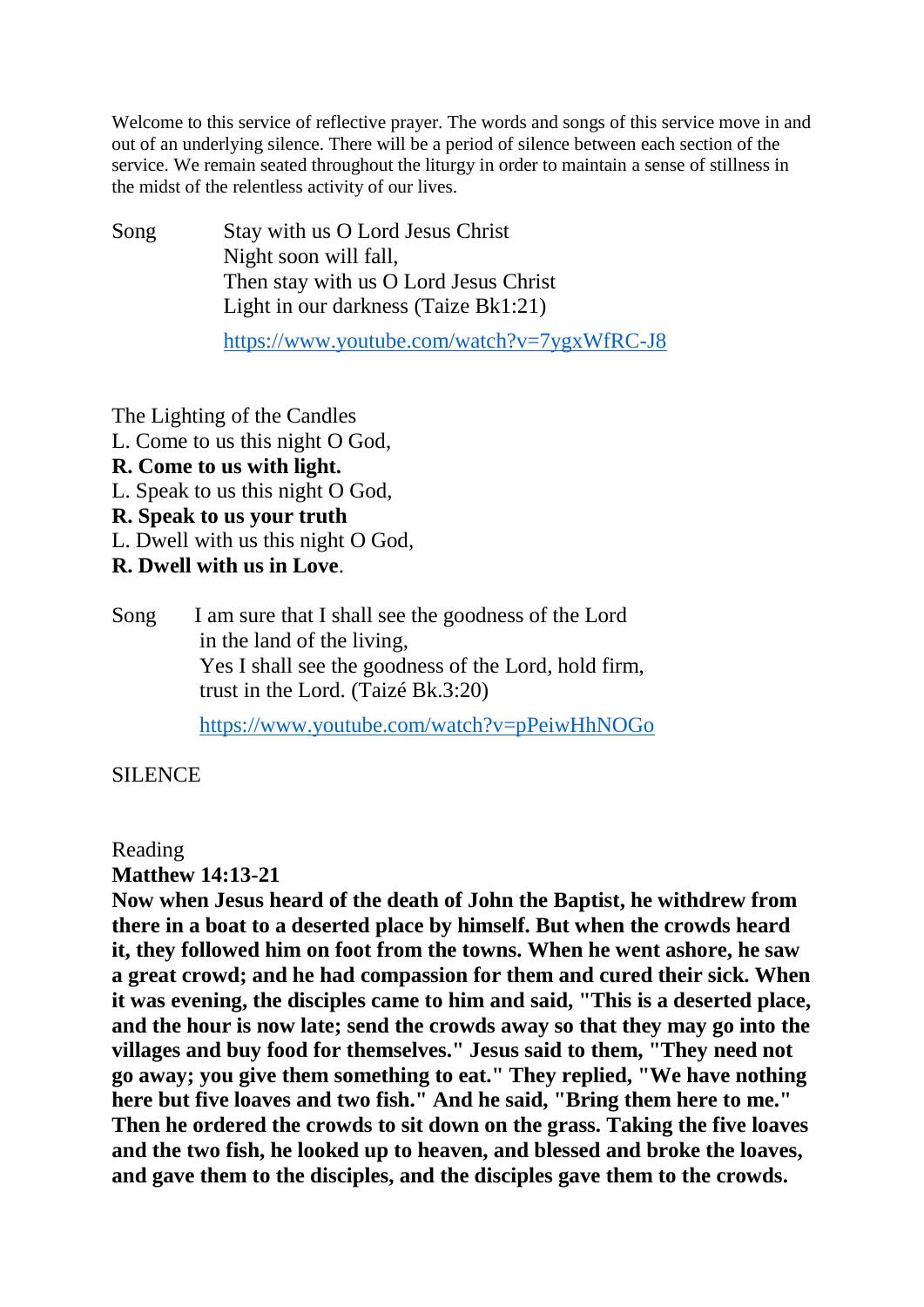**And all ate and were filled; and they took up what was left over of the broken pieces, twelve baskets full. And those who ate were about five thousand men, besides women and children.**

Song In God alone my soul shall find rest and peace In God my peace,and joy. Only in God my soul can find its rest Find its rest and peace (Taizé Bk 1:19) <https://www.youtube.com/watch?v=glQv3Ra4KrE>

Homily The Rev'd Joan Claring-Bould [Click here to watch the sermon video](http://www.stpeters-cathedral.org.au/sermon-online-taize-service-august-2020/)

Reflection and intercessions

[Click here to watch the video intercessions](https://youtu.be/d5Lu0BUQnR4)

Intercessions prepared by Angela McKay

"In this life we cannot do great things, We can only do small things with great love." - Mother Teresa

#### **A PRAYER FOR AUSTRALIA IN A TIME OF PANDEMIC**

Heavenly Father,

Please come powerfully to our nation in these difficult days.

Please slow the spread of this virus throughout our land, and please protect the vulnerable from its deadly touch.

Please lay your healing hands upon those who are now infected – please restore them to health and strength.

Please comfort the families of those who have died from this disease. Gather around them friends, family and neighbours who will comfort and support them in their time of loss.

We thank you Father for the gift of modern medicine, and for the passion and dedication of medical staff everywhere.

Give them your wisdom in every decision they make: and protect and sustain them and give them the strength, energy and courage they need to carry on.

We ask all these things for this country, and these people, we love in the name of your Son, Jesus Christ our Lord.